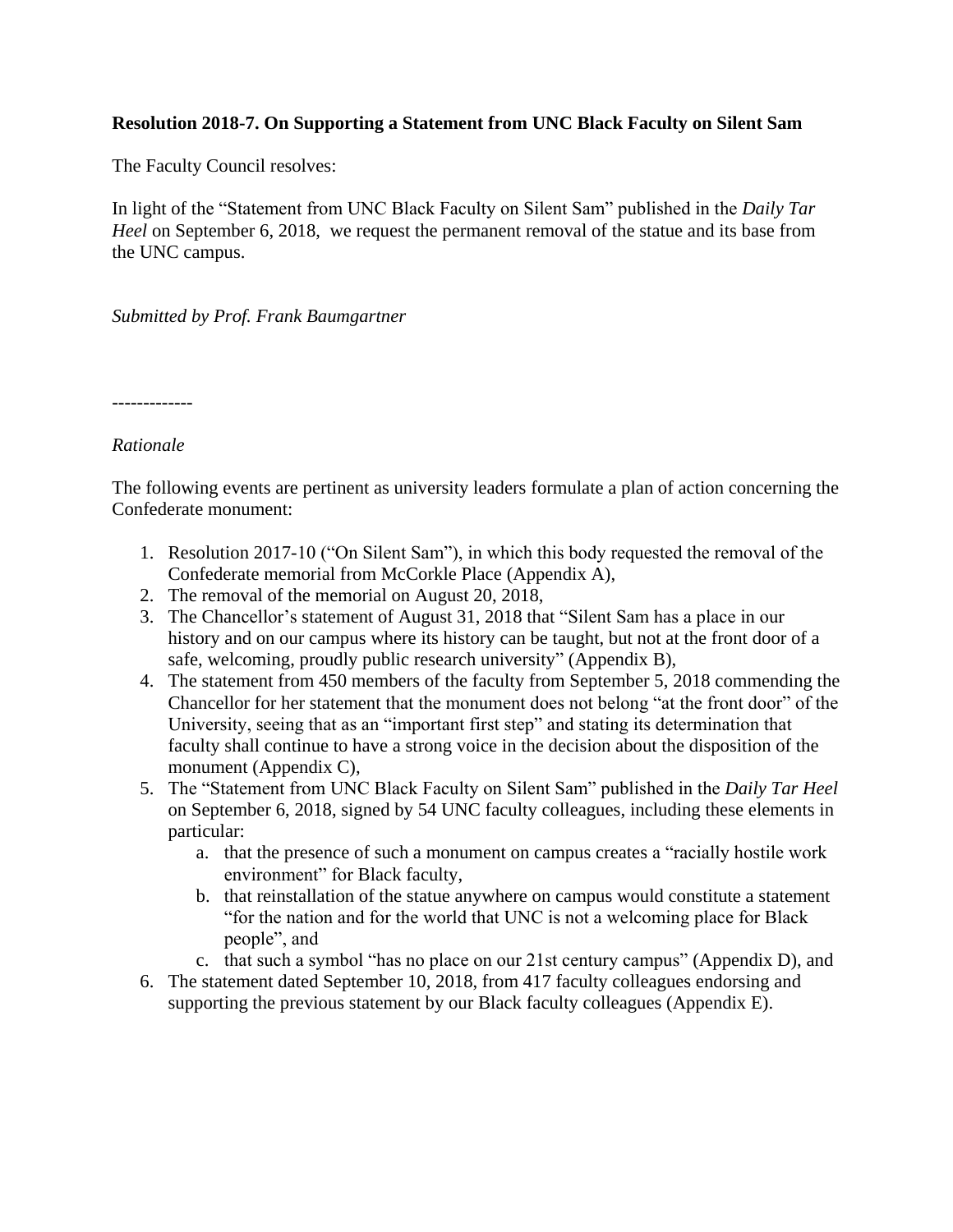Appendix A.

# **Resolution 2017-10. On Silent Sam.**

The Faculty Council resolves:

We request the removal of Silent Sam from McCorkle Place and urge President Spellings, Chancellor Folt, the Governor, the North Carolina Historical Commission, the Board of Governors, the Board of Trustees, and the General Assembly to work together to make this move possible.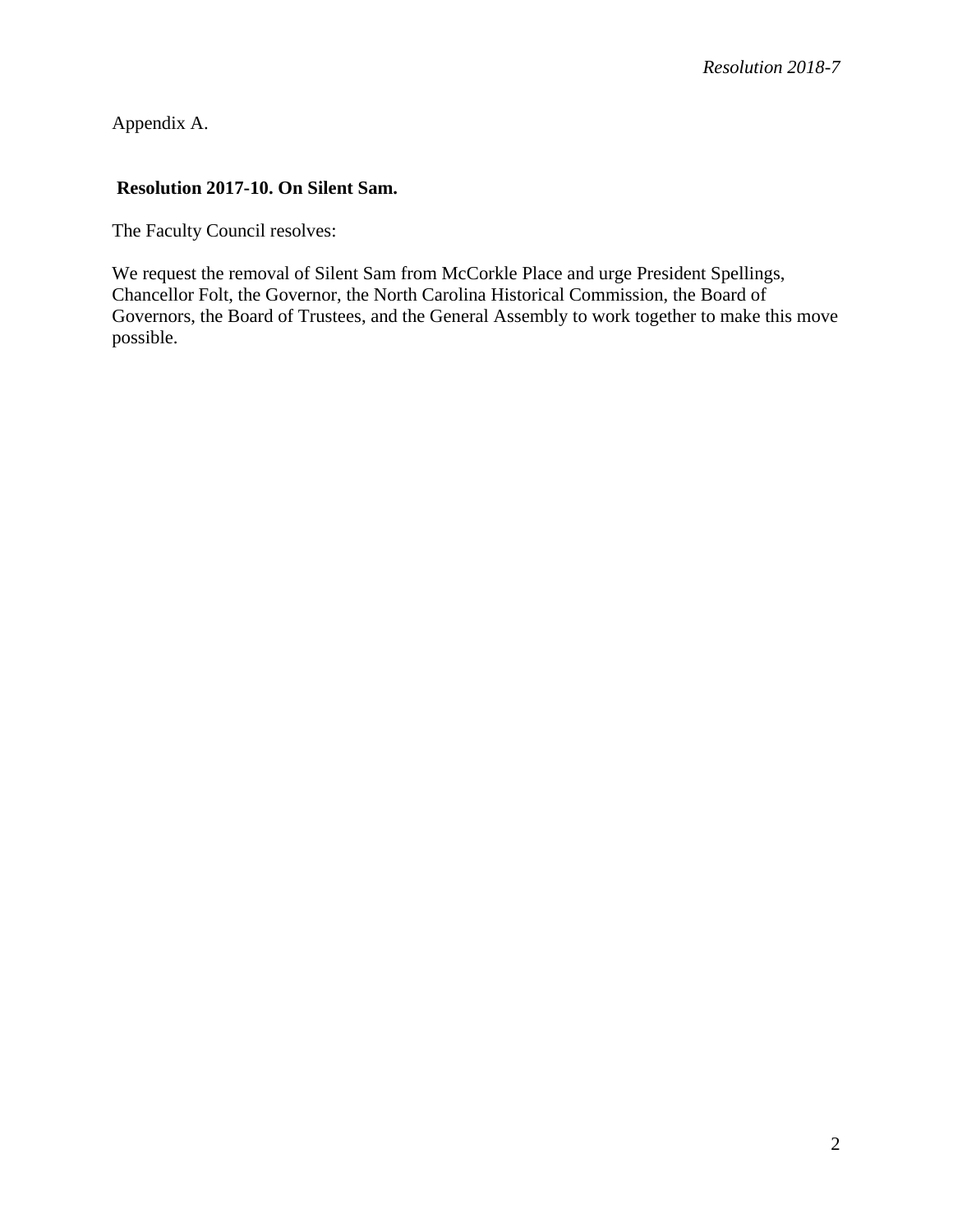Appendix B. Message from Chancellor Carol L. Folt, August 31, 2018

Dear Carolina Community:

As you head into the Labor Day weekend, I ask you to think about an opportunity that has opened for us. I am very grateful because it may help us move toward healing and peace from a place of conflict and disharmony.

The Confederate Monument, known as Silent Sam, has been a focus of conflict for many decades. As the intensity of that conflict has accelerated, it has become apparent to all that the monument, displayed where it was, is extremely divisive and a threat to public safety, and the day-to-day mission of the University. More fundamentally, the disputes around the monument are about deeply rooted and profound struggles of race, inclusion, history and honor that our entire country needs to resolve. We see that those conflicts and the need for their resolution are as strong as ever, even with the statue toppled from its base.

So, what is the opportunity? Three days ago, for the first time, the UNC System Board of Governors gave the UNC-Chapel Hill Board of Trustees and me a clear path to identify a safe, legal and alternative location for Silent Sam. We are instructed to present our plan to them by November 15, 2018.

My senior team and the Board of Trustees have been working toward this opportunity and already have received many good suggestions. To move forward, we will be working in partnership with our faculty, students and staff and will be consulting widely and openly to evaluate all ideas and questions we receive – from our campus, our alumni, UNC System President Spellings, the Board of Governors, the legislature, the governor, other decision makers, as well as from citizens across the state and the nation.

We need to respect that, apart from the anger and hatred that has been expressed, there are different meanings attached to this monument by different people in our communities. Many may still be unaware of the devastating, racist commentary made at its dedication in 1913 by a member of the Board of Trustees. Our University repudiates those words and the system of oppression they represent. In forum after forum, the stories told by so many reveal the pain and hurt that come from that speech, and from the presence, at the front door of the University they love, of the monument they associate with it.

At the same time, we also hear daily from our community, citizens from across North Carolina and the country, who have always seen the statue as a memorial to fallen soldiers, many of them family members. I hope we can agree that there is a difference between those who commemorate their fallen and people who want a restoration of white rule. Reconciliation of our past and our present requires us to reach deep into our hearts and across the state to the people we serve.

Silent Sam has a place in our history and on our campus where its history can be taught, but not at the front door of a safe, welcoming, proudly public research university. We want to provide opportunities for our students and the broader community to reflect upon and learn from that history. Wide consultation, and lots of listening on campus and beyond, are necessary if we are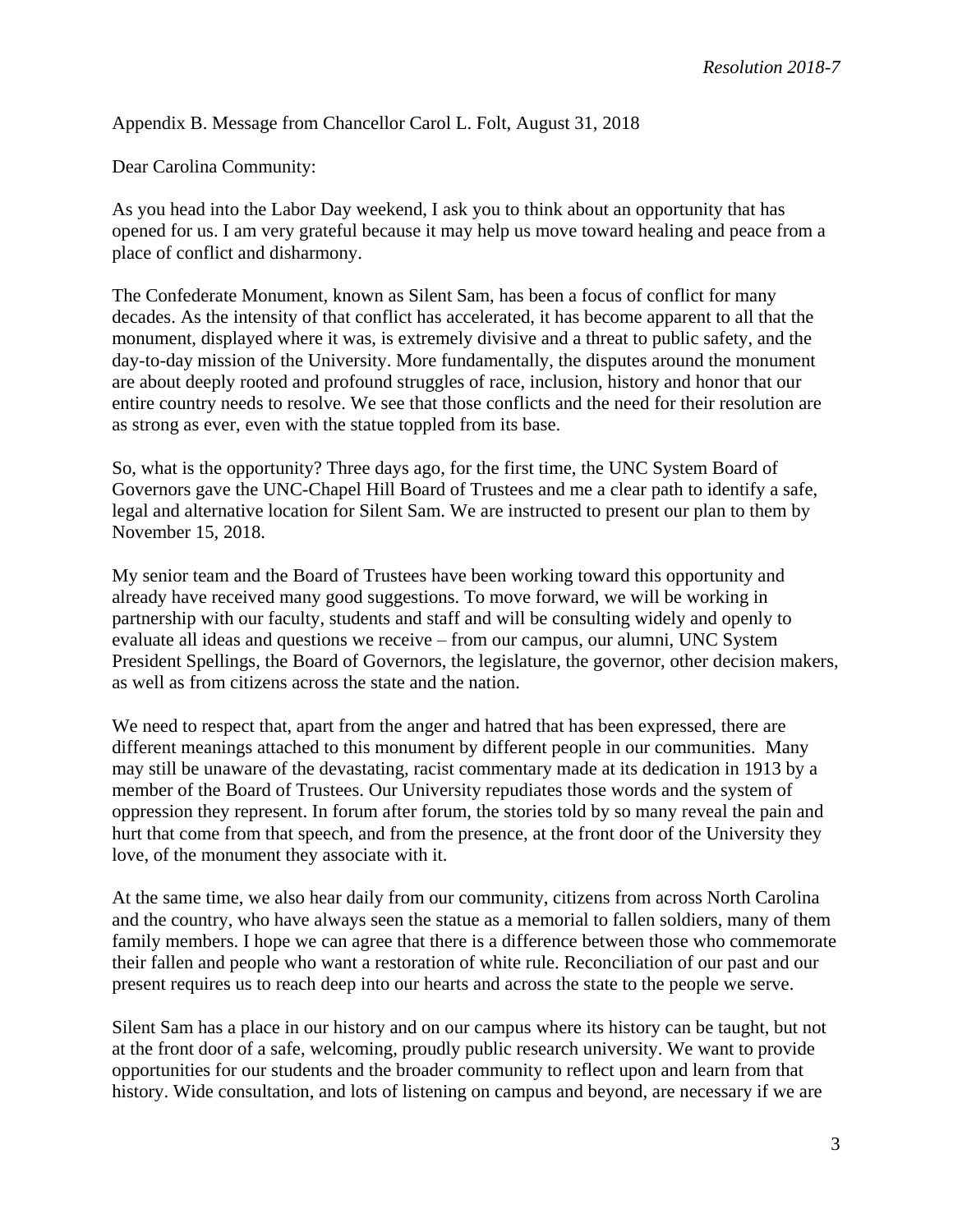to move toward peace and healing. The plan they have asked us to prepare will be ready for presentation to President Spellings and the Board of Governors in November as they specified. We will be sharing details on a planning process with you as soon as we possibly can.

Campus leaders, faculty, students, and staff need to focus now on what we can do, and get it done. Let's bring the passion we share for teaching, research, justice, and our collaborative culture to take advantage of this opportunity for a resolution, 105 years in the making.

Respectfully yours,

Carol L. Folt Chancellor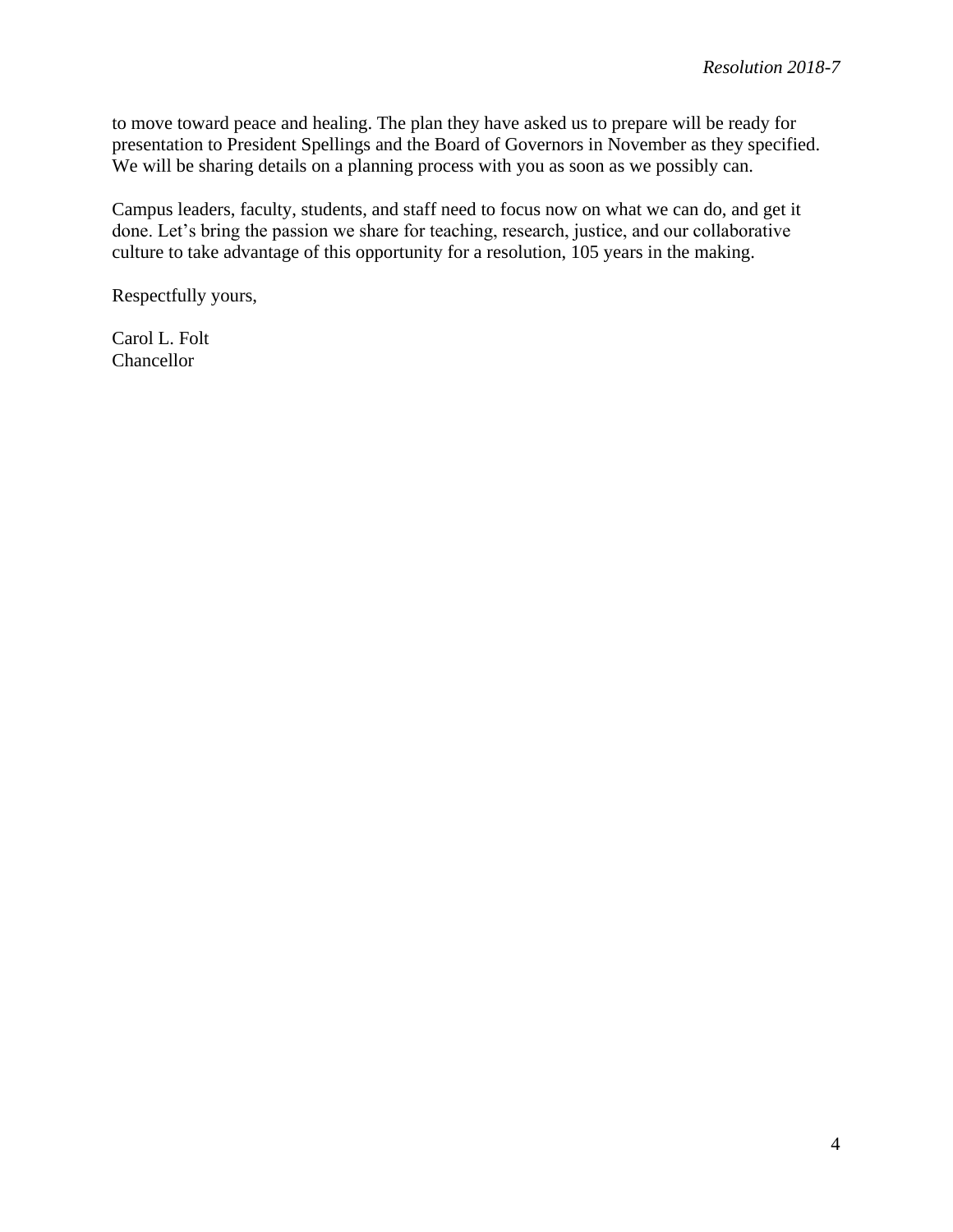Appendix C.

Statement of 450 UNC-CH Faculty Re: Confederate Monument

Wednesday, September 5, 2018

To: UNC Board of Governors, UNC-Chapel Hill Board of Trustees, President Margaret Spellings, Chancellor Carol Folt, Provost Robert Blouin, and Leslie Parise, Chair of the UNC-Chapel Hill Faculty

Dear Colleagues,

The 450 faculty of UNC-Chapel Hill listed below have signed the following statement:

We, the undersigned faculty, commend as an important first step Chancellor Folt's August 31, 2018 statement that the Confederate monument does not belong "at the front door of a safe, welcoming, proudly public research university." We are determined to have a strong voice in the decision about the disposition of the monument. We are also encouraged by recent statements by clergy and business leaders in Chapel Hill that make clear their unequivocal opposition to the reinstallation of the statue in its former location. The civic, economic, emotional, and cultural well-being of our community, as well as the university's educational mission, will suffer continued damage by the presence of the monument on McCorkle Place.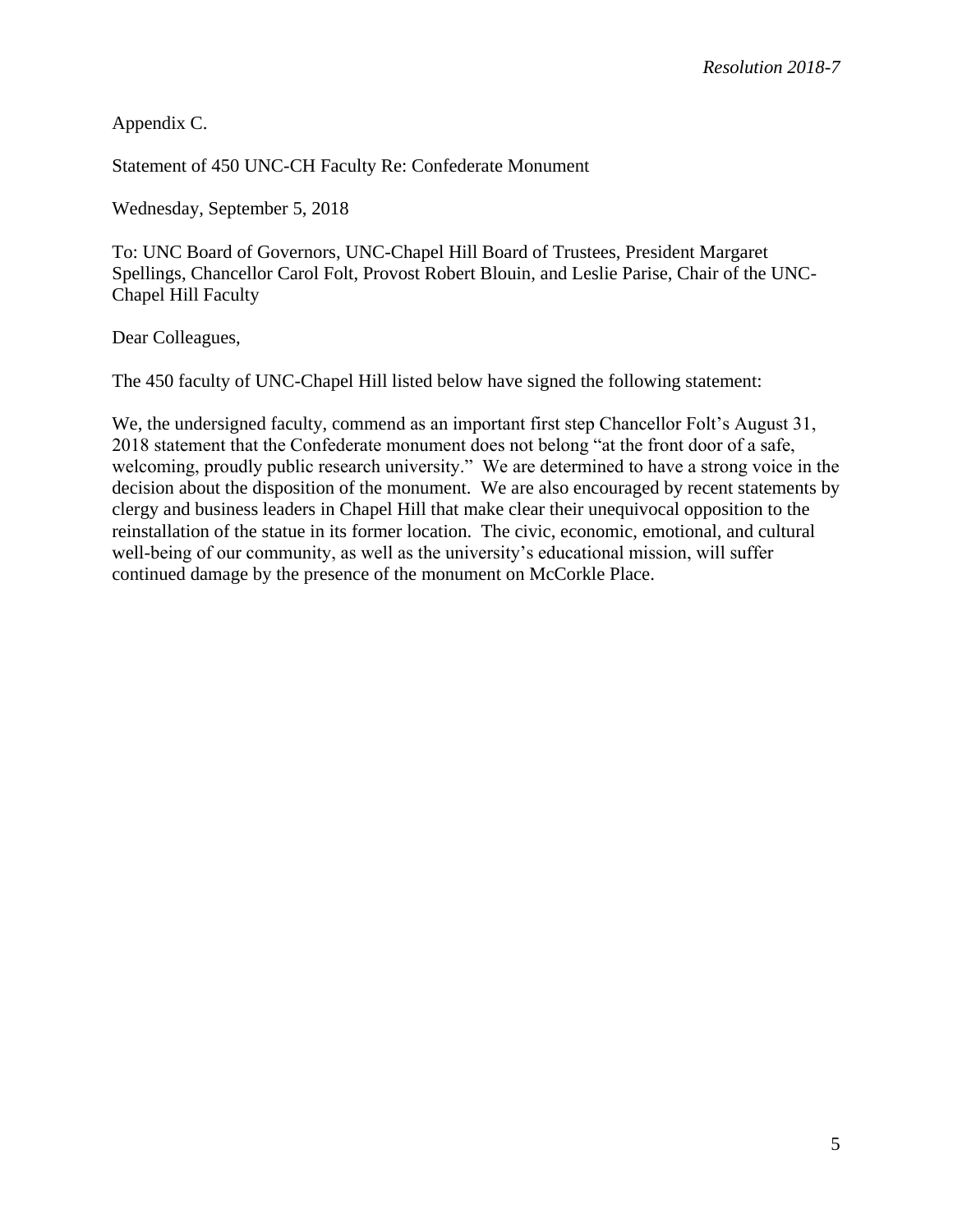### Appendix D

Statement from UNC Black Faculty on Silent Sam

As UNC Black faculty, we occupy a unique position relative to the Confederate monument known as "Silent Sam." When the Daughters of the Confederacy commissioned the monument for the University, when University donors offered resources to support its completion, when the University paid the remaining balance, and UNC Board of Trustees member Julian Carr delivered his racist remarks at its dedication, we doubt any envisioned Black faculty as vibrant and necessary members of the University's intellectual, cultural, and social community. In 1913, the Confederate monument did not stand in opposition to the stated values and mission of the University. In 2018, it most certainly does. It has done so since the University chose to admit the first Black student or offer the first Black faculty member a contract for employment. We have witnessed a monument that represents white supremacy in both the past and present be venerated and protected at the same time that we have been asked to serve as examples of diversity and inclusion. That is a demoralizing burden.

A monument to white supremacy, steeped in a history of violence against Black people, and that continues to attract white supremacists, creates a racially hostile work environment and diminishes the University's reputation worldwide. For us, arguments of moral equivalency are extremely problematic; there are not two morally valid sides to the history the monument represents nor to its current significance. Without brave acts of civil disobedience that changed the moral character of the nation and advanced the cause of justice, Black faculty, staff, and students would not be here. To reinstall the Confederate monument to any location on UNC's campus is to herald for the nation and for the world that UNC is not a welcoming place for Black people.

We, the undersigned faculty, urge the Chancellor, Provost, Board of Trustees, and Board of Governors to permanently remove the Confederate statue and its pedestal from the University of North Carolina at Chapel Hill. There is no way to re-erect the statue without valorizing an incomplete version of history. A symbol of racism, violence, and white supremacy has no place on our 21st century campus often called the "University of the People."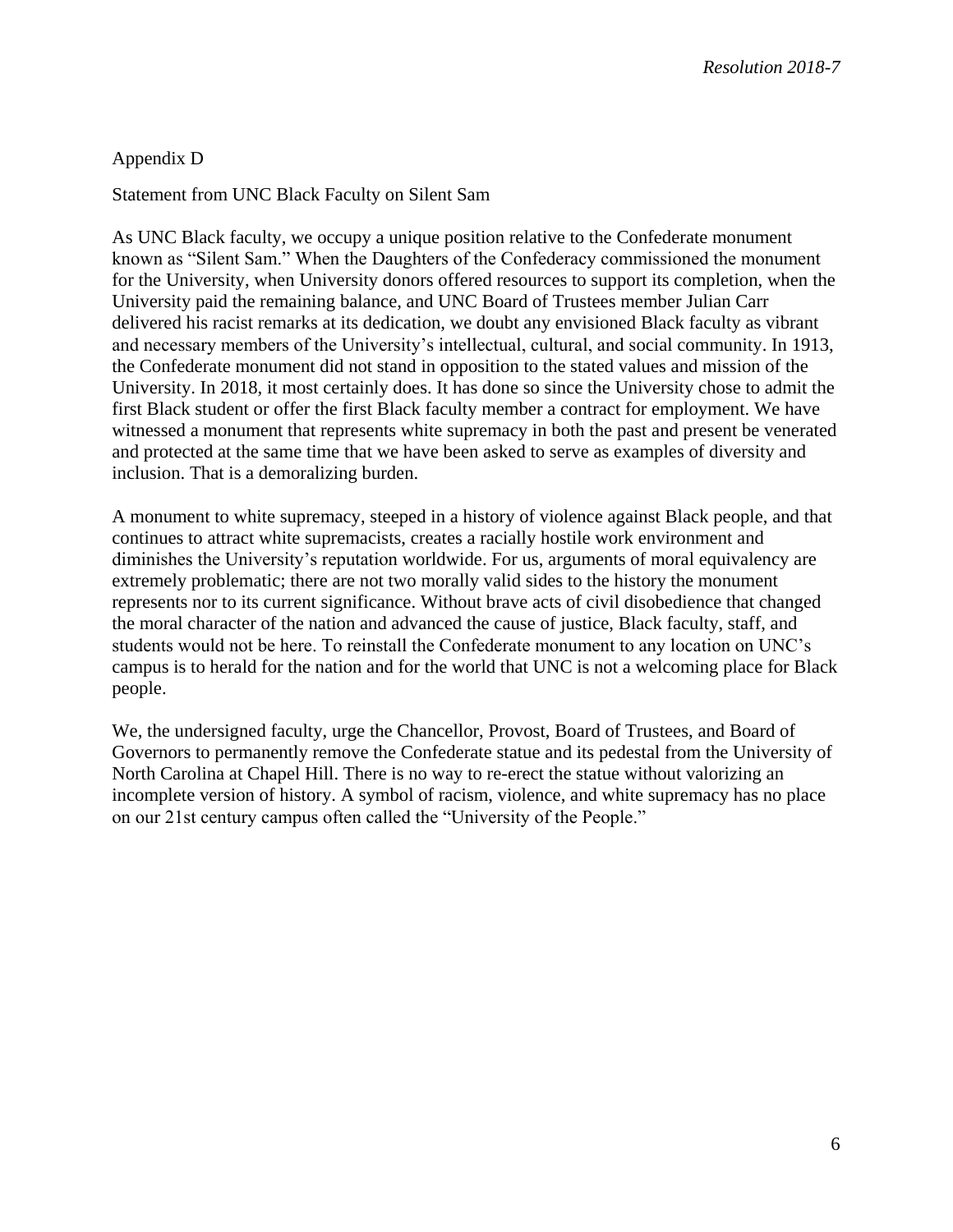Appendix E.

Statement 417 UNC Faculty endorsing the statement from UNC Black Faculty on Silent Sam, September 10, 2018

To: The UNC Community, including Board of Governors, Board of Trustees, and President as well as students, faculty, and administration of UNC-Chapel Hill

The undersigned 417 faculty of the University of North Carolina at Chapel Hill, copied here, endorse and support the following position of 60 Black faculty members of the University, regarding the disposition of the confederate statue that formerly stood on campus:

Statement from UNC Black Faculty on Silent Sam [See Appendix D]